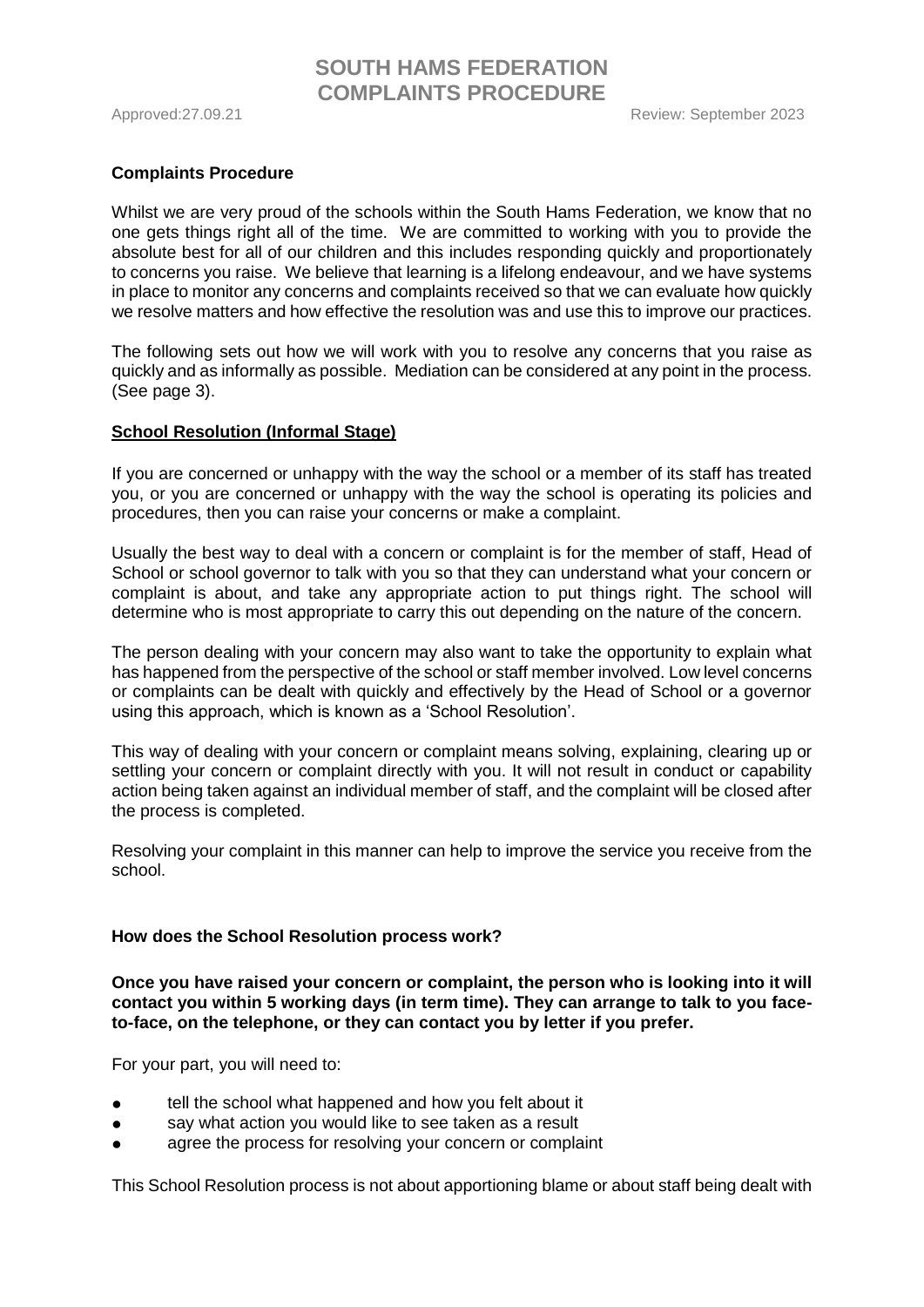Approved:27.09.21 **Approved:27.09.21** Approved:27.09.21

through formal conduct or capability procedures – schools are centres of learning for everyone, and it is about learning from what has happened and working with you to make sure it doesn't happen again.

For its part, the school will:

- listen to your concerns
- explain what can happen to resolve your concern or complaint
- confirm with you the process that will be followed and who will deal with it

if necessary, carry out a more detailed investigation into your concern or complaint. This is called a 'School Investigation' (see section on 'School Investigation' at the end of this document)

provide information for parents and carers of children with SEND (Special Educational Needs and Disability) about how they can access support from The Devon Information Advice and Support service (this is a requirement in the SEND Code of Practice) [www.devonias.org.uk](http://www.devonias.org.uk/) 01392 383080,

[devonias@devon.gov.uk](mailto:devonias@devon.gov.uk)

## **What can I expect from the School Resolution?**

Most concerns or complaints are not likely to involve extensive or lengthy enquiries, and therefore you should expect an approach that is proportionate to the issue you have raised.

As the School Resolution process is aimed at quickly resolving your concern or complaint and learning from it, it won't lead to conduct or capability proceedings against a member of staff. However, where appropriate, the member of staff might receive further support or training as a result.

If your concern or complaint is an expression of dissatisfaction with something the school has either done or not done, and not about somebody - for example, about the way the school operates its policies or is directed to fulfil its statutory obligations - then it will still be resolved using this 'School Resolution' approach.

## **What happens next?**

There are different ways of dealing with the concern or complaint using

The School Resolution Process. These include:

immediate resolution by providing information face-to-face or by telephone, as you choose

● a letter from the school concluding the matter after proportionate consideration, explaining what has been done

individual communication between you and the person your concern or complaint was about and/or a face-to-face meeting with the person your concern or complaint was about. The person your concern or complaint was about will need to agree to a face-to-face meeting taking place

**When the named person has looked into your concerns you will receive further**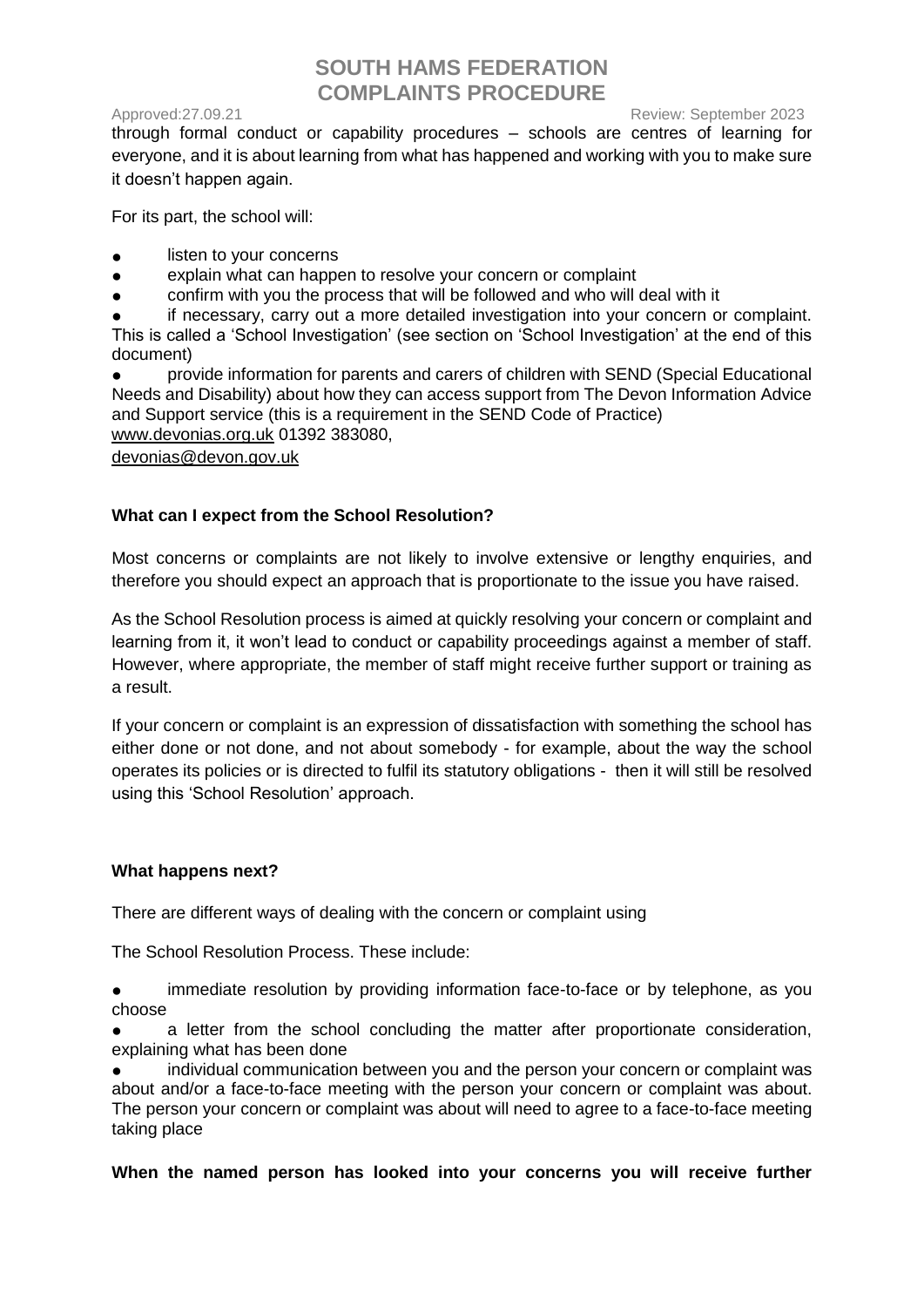Approved:27.09.21 **Approved:27.09.21** Approved:27.09.21

**communication from the school within 10 working days of the original concern being raised. However, if the concern is complex, the person working on the School Resolution may contact you to let you know that more time is needed to look more fully into the matter.**

## **What might happen as a result?**

The school could take the following actions to resolve your concern or complaint:

- give you information or an explanation to clear up a misunderstanding
- apologise on behalf of the school

learn from the issue, accepting that something could have been handled better and explaining what has been done to stop the same thing happening again

arrange action by the Head of School to address an issue with a member of staff through support and development

apologise on behalf of the person your concern or complaint was about but only if they agree to this

arrange action by the governing body to address matters of policy or procedure

## **Mediation**

Sometimes during the handling of a complaint, communication between parents and the school can become difficult. Mediation can be a very useful way of helping people to resolve their differences and find an agreed way forward. Both parties need to agree to mediation. The school (or the parent) may suggest mediation, if communication becomes a problem. Mediation can be sought at any point during the processes of resolution and investigation. The mediation process is informal, impartial and voluntary, and aims to resolve conflicts to the benefit of all. It does not apportion blame and concentrates on developing a better understanding of each other's point of view and works to secure future relationships. For more information, please contact: 07966 474364. For issues raised relating to SEND (Special Educational Needs and Disability) resources, specialist mediation is a requirement in the SEND Code of Practice. For more information please contact The Devon Information Advice and Support service: devonias@devon.gov.uk

## **School Investigation – The Formal Complaints Procedure (Stage 1 and 2)**

**If the complaint is about the Executive Headteacher or one of the governors, then any letter of complaint should be addressed to the Chair of Governors c/o the school. If the complaint is about the Chair of Governors, then this should be addressed to the vice chair of governors.**

Stage 1 will be carried out by the Executive Headteacher, a delegated member of staff or a governor in the school. If the complaint relates to the Executive Headteacher the complaint will be investigated by a governor.

Although this is a formal investigation into your complaint, it will still be in the spirit of quickly reaching an effective outcome and maintaining positive and productive relationships. All parties need to work together to maintain productive relationships, and establish a way forward in partnership. This investigation may call for more information to be gathered before the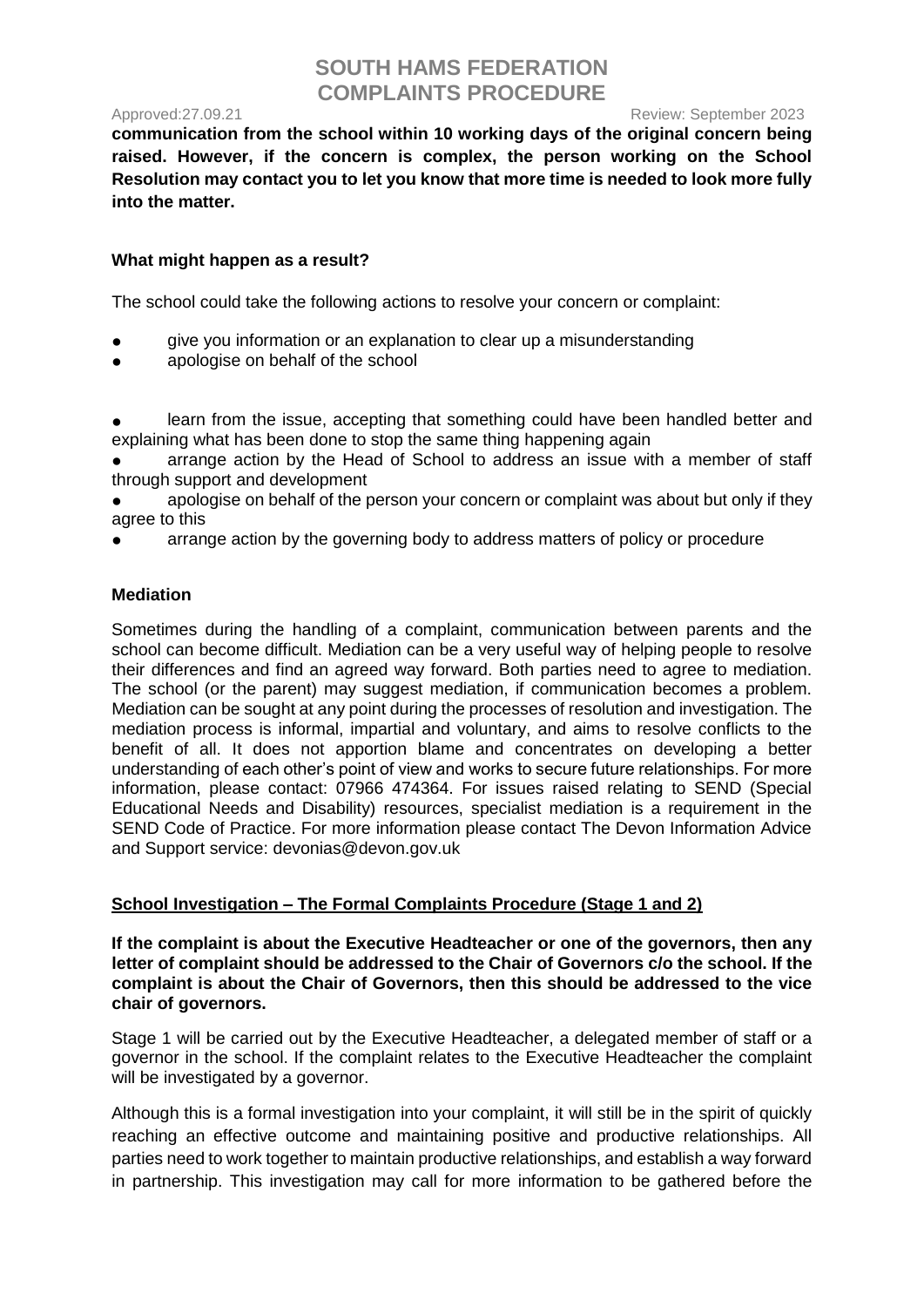Approved:27.09.21 **Approved:27.09.21** Approved:27.09.21

person investigating can explain what has happened from the perspective of the school or the staff member involved. This way of dealing with your concern or complaint means solving, explaining, clearing up or settling your complaint directly with you, but doing so with a more detailed investigation than at a School Resolution level.

## **How does the School Investigation process work?**

**Once you have raised your concern or made your complaint, the Executive Headteacher, member of staff or governor who is looking into it will contact you within 5 working days (term time). They can arrange to talk to you face-to-face, on the telephone or they can contact you by letter or email if you prefer.**

For your part, you will need to:

- tell the school what happened and how you felt about it
- say what action you would like to see taken as a result
- agree the process for resolving your concern or complaint
- agree timescales and pathways for communication

For its part, the school will:

- listen to your concerns
- explain what can happen to resolve your concern or complaint
- confirm with you the process that will be followed and who will deal with it
- carry out a more detailed investigation into your concern or complaint
- produce and supply all parties with a written report of the findings

ensure that any relevant findings are taken forward to influence school practice and policy

## **What can I expect from a School Investigation**

Some concerns or complaints may demand more detailed and perhaps time consuming enquiries, and therefore you should expect an approach that is proportionate to the complaint you have made. The person investigating your concern should keep in regular contact to keep you informed of progress on the matter.

Nevertheless, the School Investigation process aims to quickly resolve your concern or complaint and identify any learning from it.

## **What happens next?**

Your concern or complaint will be the subject of a proportionate investigation. This means that the amount of time dedicated to the matter will be in accordance with the seriousness of the matter.

At the conclusion, one of a number of things **may** follow. These include:

resolution by providing information face-to-face

or by telephone – as you choose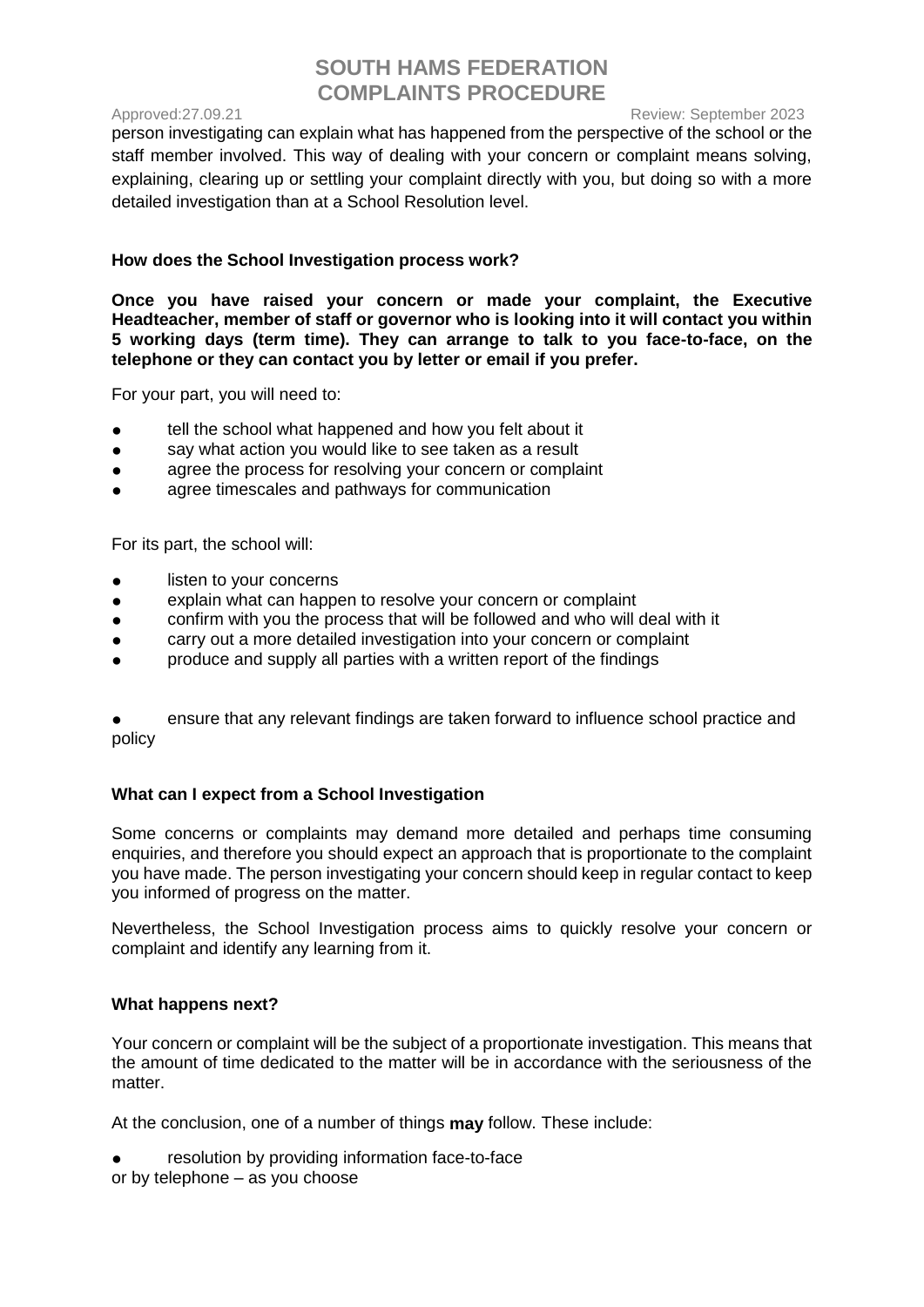#### Approved:27.09.21 **Approved:27.09.21** Approved:27.09.21

a letter from the school concluding the matter after a proportionate investigation and explaining what has been done

if your complaint was about an individual, individual communication between you and that person. This is organised through the Executive headteacher or the person dealing with your complaint

a face-to-face meeting with the person working on your concern or complaint and/or the person your complaint was about. The person your concern or complaint was about will need to agree to a face-to-face meeting taking place

The School Investigation should be completed within 10 working days when you will receive a letter explaining the findings and any actions that may need to happen as a result. However, in complex matters it may take longer. The person investigating will keep in regular contact with you to keep you informed of progress.

#### **What might happen as a result?**

The school could take the following actions to resolve your concern or complaint and will provide feedback to you on such actions:

- give you information or an explanation to clear up a misunderstanding
- apologise on behalf of the school
- learn from the issue, accepting that something could have been handled better and explaining what has been done to stop the same thing happening again
- arrange action by the governing body to address matters of school policy or procedure
- arrange feedback and support by the Executive headteacher to address any issues arising about a member of staff and their actions or behaviour
- apologise on behalf of the person your complaint was about, but only if they agree to this

## **Appeal against the decision made following The School Investigation (Stage 2)**

The School Investigation stage of this complaints procedure includes an appeal process should you not be satisfied with the outcome of the investigation. Following our initial investigation we will write to you to let you know of your right to appeal and you will have 20 working days to let us know if you would like to do so. (This does not include school holidays where there may be no one in school to respond to your request).

If you decide you would like to appeal, we will invite you to attend an appeal meeting and if the date is inconvenient we will provide an alternative date. You will also receive any paperwork that relates to the initial school investigation 7 days in advance of the appeal meeting.

Whilst this is part of the formal complaints procedure, we aim to make the meeting as informal as possible so that all parties can put forward their views in a positive and respectful manner.

When the appeal panel has considered all the information made available to them, they will make a decision and inform you in writing of the outcome within 5 working days.

#### **Sometimes when a complaint is very complex, and has taken a lot of time, it may be**